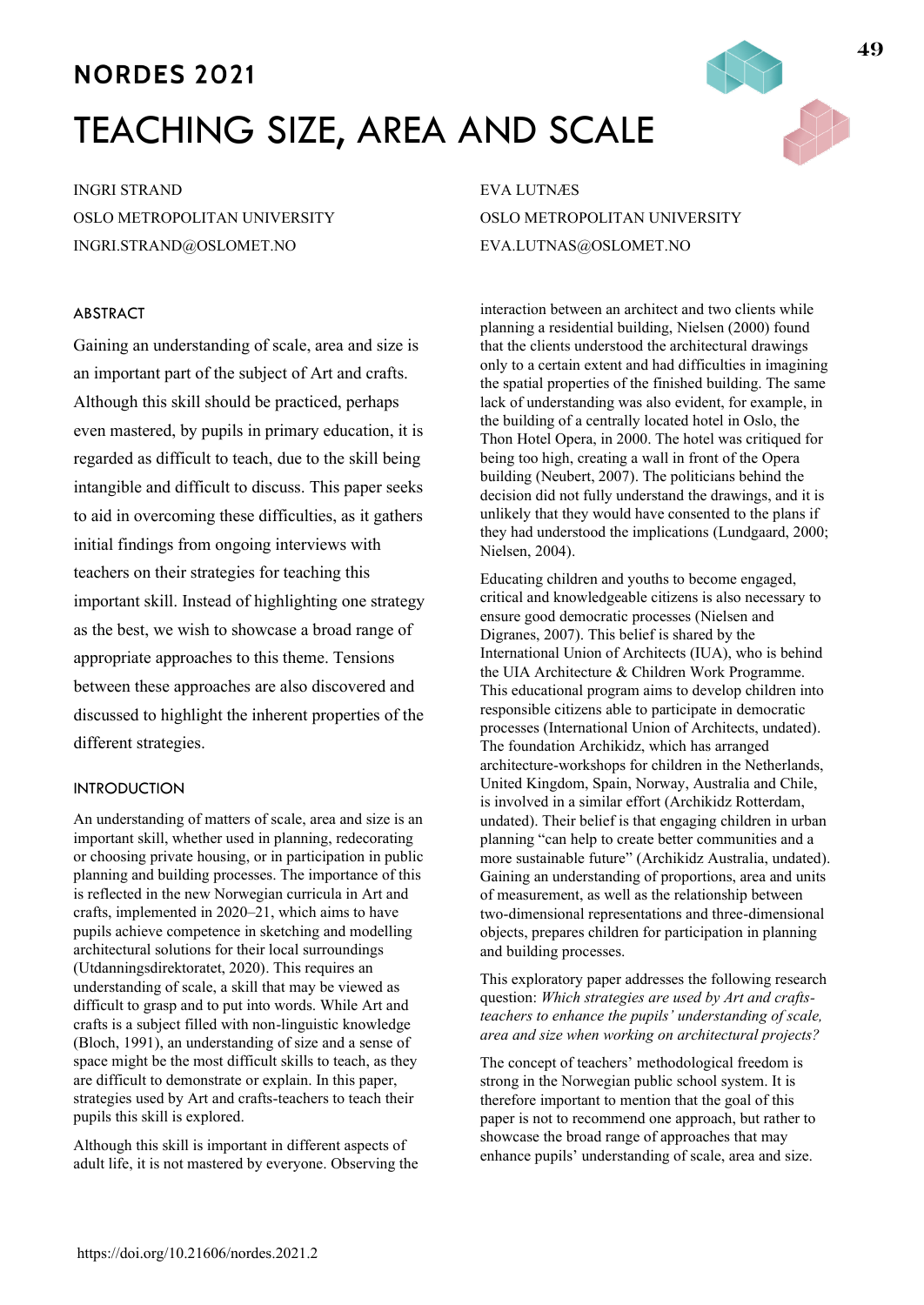#### **METHOD**

Data was gathered through qualitative interviews with teachers in Art and crafts in lower secondary school. Informants were chosen through purposive sampling (Bryman, 2016). Searches in a non-academic journal and a research base of educational content in Art and crafts, along with inquiries within the authors' professional network, led to the identification of teachers with a strong background in teaching architectural projects. A request to participate in a research interview, as well as one reminder, was sent to ten teachers. Seven teachers responded positively. Currently, research interviews have been conducted with five teachers, and a sixth is scheduled.

All five interviewed informants were well educated and highly qualified to teach Art and crafts. They had between 3 and 20 years of teaching experience and taught at lower secondary levels in public schools. The interviews were semi-structured (Brinkmann and Kvale, 2015) and lasted between 50 and 70 minutes. Interviews were conducted in December 2020 and January 2021. As this is still a work in progress, the results presented here are preliminary and based upon initial analysis.

# ARCHITECTURAL PROJECTS

The teachers were asked to describe one or more of their projects within the area of architecture in Art and crafts. In the following section, each teacher's project is portrayed. This offers a context to their teaching strategies, described in the next section.

Teacher1 collaborated with the software developer Ludenso, which gave him the opportunity to use their 3D-modelling app with an Augmented Reality (AR) application at a fairly early stage of development. The pupils designed a holiday home of 100 m<sup>2</sup>. This was a large project spanning over most of a semester, about 15 weeks. It started with an open exploratory phase in which the pupils could use different techniques, such as sketching on grid paper, building with wooden blocks or using Minecraft or IKEA Home Planner. After this, they moved on to modelling in the Ludenso app. The finished buildings were viewed at a life-size scale on an empty soccer field, using the AR-application and Headmounted Displays (HMDs). For the last part of the project, the pupils replicated their buildings at a scale of 1:50 using cardboard.

Teacher2 chose to describe different parts from several projects. In one project, the pupils worked on form experiments using the 3D-modelling software SketchUp to explore constellations of three blocks of different character. This was done as preparation for modelling a small cabin of  $30 \text{ m}^2$ . The pupils worked individually in SketchUp and afterwards in groups to collaborate on a floor plan and a cardboard model based on one of the group members' ideas. Another project focused on

remodelling their own school, analysing which needs the building did or did not meet and designing changes accordingly. This project also used SketchUp, along with sketching on existing floor plans and making drawings. A third project had a more sculptural focus: designing a model in cardboard to be drawn in perspective later.

Teacher3 used model figures as a starting point, asking the pupils to design houses suitable for a 1 cm or 2 cm tall figure. The pupils started with an exercise to understand how to make a three-dimensional shape, cutting out and gluing together a pre-drawn house, before moving on to their own design in cardboard.

Teacher4 gave her pupils the task of designing a studio for a chosen artist, such as a ceramist, painter or streetartist. Instead of giving them any limitations in area, the size of the studio was instead to be tailored to the artists' needs, while keeping in mind that a large studio would be expensive. The pupils started out with drawing their ideas in one-point perspective, before drawing a floor plan and building a cardboard model at a scale of 1:40.

Teacher5 prioritised exploration of form in her architectural project, in which the pupils designed a small cabin of  $18 \text{ m}^2$ . The pupils were randomly assigned a geometric shape as a starting point for their design. To further challenge them, Teacher5 gave them a "change card" that would force them to make a specific change to the design they had started to work on, such as moving, removing or doubling a shape. The project began with an open idea phase involving sketching on paper, iPads or in Minecraft before the pupils moved on to three-dimensional "paper sketches" or prototypes in thin paper. The prototypes were then disassembled and used as templates for the end product: cardboard models at a scale of 1:25.

The teachers had different approaches to the work on matters of scale in their architectural projects. While most of the teachers gave their pupils a certain scale to convert real-world measurements into, Teacher3 stood out with a more playful approach, as she gave the pupils the task of designing a house for a scaled figure. These figures were referred to throughout the project instead of talking about scale. Teacher1, Teacher2 and Teacher5 set limitations to the area the pupils could use, while deciding the appropriate area for the user was an important part of the task given by Teacher4. The area the pupils had to work with differed significantly, from Teacher1's large holiday home of 100 m<sup>2</sup> to Teacher5's small mini cabin of 18 m<sup>2</sup>. Irrespective of this variation, all teachers said that their pupils complained about being given a small area. Although most of the teachers focused on the exterior of the building, some work on the interior and the creation of floor plans were part of the projects of Teacher1 and Teacher2, while Teacher4 focused solely on the interior.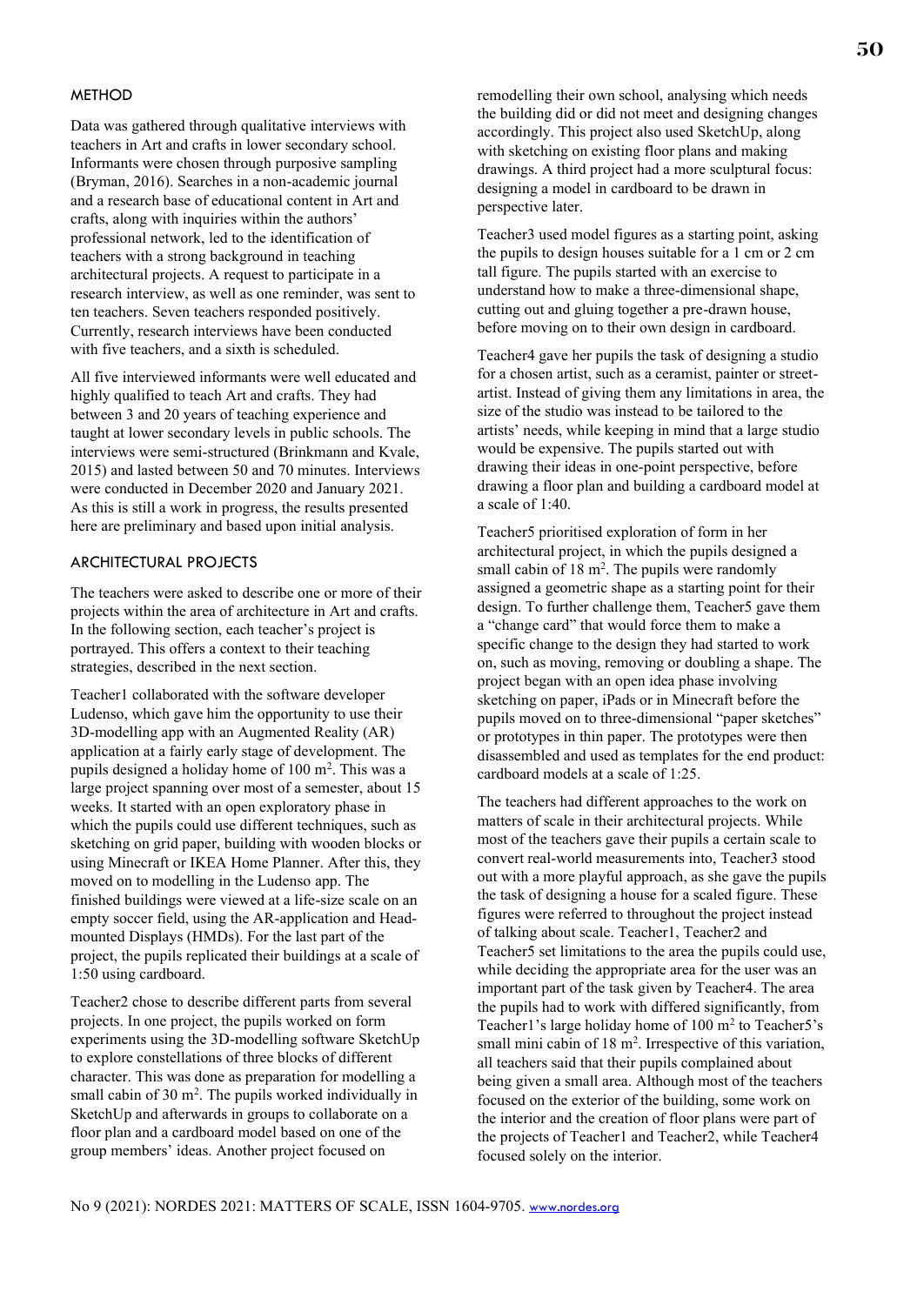# STRATEGIES FOR TEACHING MATTERS OF SCALE

The initial analysis revealed six different strategies employed by the interviewed teachers, presented below.

#### MEASURING ITEMS OR AREA OF A ROOM

All teachers except Teacher3 mentioned measuring a certain area or items in a room as an important strategy when working on architecture-projects. Both Teacher2 and Teacher5 conducted exercises with the class where they measured the given area of their classroom. This area was marked with tape on the floor or pupils standing in the corners of the area. This provided them with an initial understanding of the area they had to work with. Teacher1 and Teacher2 also described talking about or measuring the floor-to-ceiling height of the classroom.

These four teachers also gave their pupils the task of measuring items in their surroundings, particularly the doors were mentioned. Teacher1 stated that he always kept a measuring tape in the classroom. Teacher2 and Teacher5 said that when they were asked about the size of an item, they told the pupils to take thorough measurements themselves. For Teacher4, measuring the furniture and equipment in their workshop, such as wood carving benches and sewing tables, prepared the pupils for their decisions on how large an area their artists would need.

#### RELATING TO FAMILIAR ROOMS OR PLACES

Another common theme was talking about rooms or places familiar to the pupils. Instead of measuring the area the pupils were assigned, Teacher1 and Teacher4 would measure the area of the classroom and then discuss how much larger or smaller their buildings or rooms should be. Teacher4 told them to keep in mind that the workshops were designed to fit twenty pupils, while they were only designing a studio for one, in an effort to avoid studios that were too large.

During the lockdown in the spring of 2020, when the pupils worked from home, Teacher5 also gave them the task of measuring their own bedrooms. Teacher4 said that her pupils often chose to take measurements of their bedrooms, as they got curious about area while working on the project.

Teacher2 explained that while working with a floor plan of their school, the pupils got an understanding of the scale of the floor plan through talking about the gymnasium. Imagining the size of this familiar room, the scale of the rest of the floor plan made sense to them. "So the fact that they can relate to, that they have been to the places they are talking about or that they have experienced it physically, these exact sizes, I think that is of great importance," Teacher2 said.

## USING FIGURES AT SCALE

Teacher3 was the teacher who most actively used figures at scale, but this strategy was also mentioned by most of the other teachers, apart from Teacher4.

As a starting point, Teacher3 gave her pupils the task of designing a house to fit a 1 cm figure, sometimes 2 cm. All of the heights of the model were calculated to fit the figure, while the other measurements were set to be proportionate to the heights. The figures were used actively throughout the project to gauge whether the pupils were on the right track with the scale of their models.

Teacher5 gave her pupils the task of using metal wire to make a model of themselves at a scale of 1:25, the same scale as the model. This also introduced them to the proportions of the human body. These figures would later be used while working with the models. When asked whether the scale of the model seemed correct, she would reply "Just bring yourself out—can you get through this door?"

In a similar fashion, Teacher1 brought a scaled figure around when his pupils were working on their physical models to check whether they had gotten the scale correct. Both Teacher1 and Teacher2 also mentioned that the software they had used, Ludenso and SketchUp, had figures in the modelling area for scaling purposes. They were both unsure if their pupils had actually used them, but as Teacher1 said, "... he is standing there, so if it is a complete disaster, then you at least understand that you have started all wrong."

## CALCULATING MEASUREMENTS TO SCALE

All teachers except Teacher3 gave the pupils a set scale to work with. For Teacher3, avoiding this seemed a conscious decision, as she was determined to keep the subject of Art and crafts a practical subject. Her experience was that working with calculations discouraged the pupils and caused them to not have fun anymore, while her approach instead gave the pupils a more implicit understanding of scale. Teacher2 said that while working on the sculptural model at scale, she had only briefly discussed the concept of scale. The pupils did not work a lot with scale themselves, but this choice was mainly due to time constraints.

Teacher1's project was interdisciplinary in that it involved mathematics: pupils made calculations and created a spreadsheet for converting life-size measurements to scale. Teacher3, Teacher4 and Teacher5 expressed that organisational conditions made it difficult to collaborate with mathematics teachers, but that they had a dialogue about their work on models at scale. To overcome this challenge, Teacher5 chose to work with practical mathematics in her Art and crafts lessons, at the start of the project. The pupils worked in groups, discussing previous experiences with scale, e.g.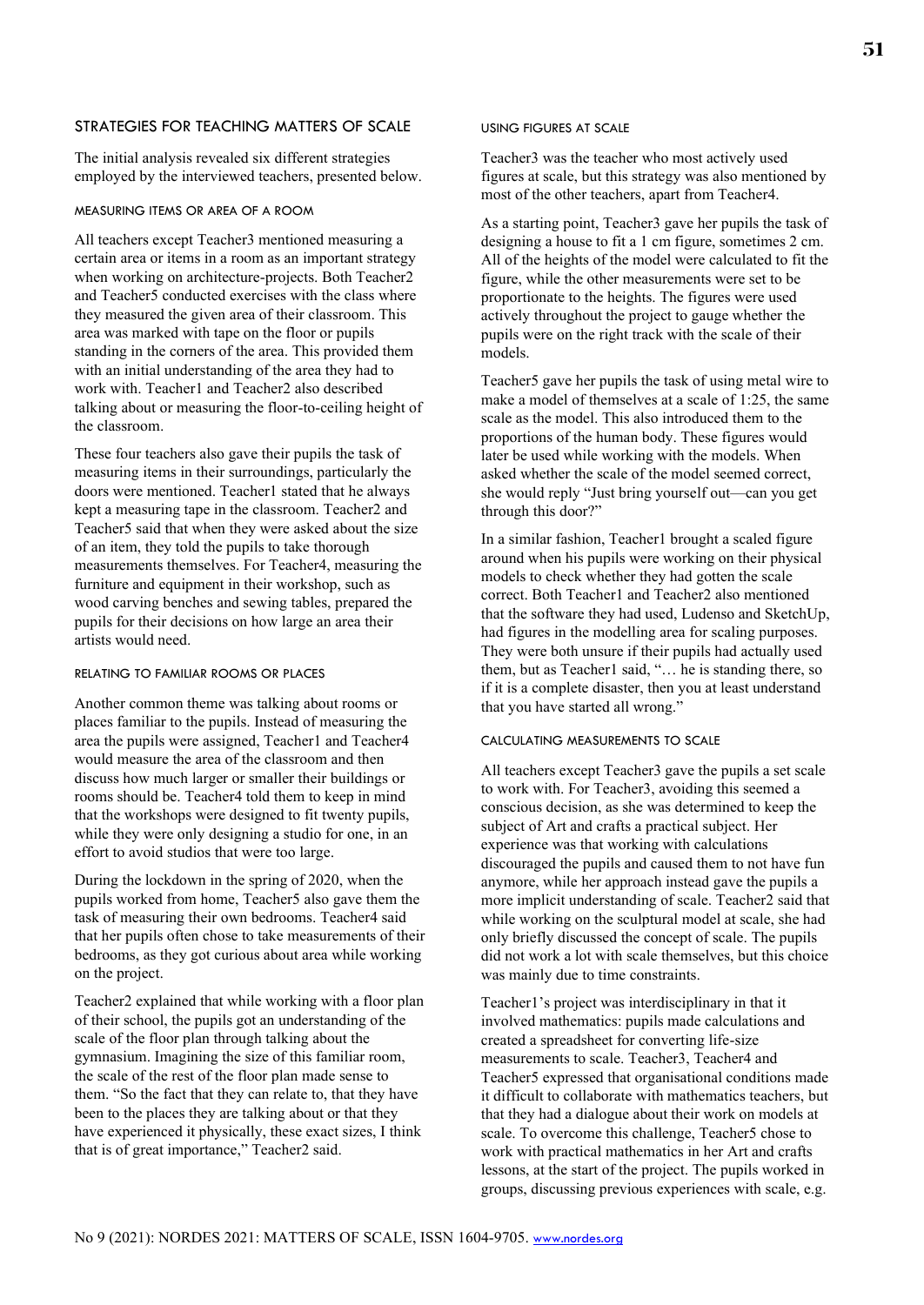using maps and solving practical tasks, such as figuring out how to convert real life measurements to a scale of 1:25. Both Teacher4 and Teacher5 talked about their projects as an approach to understanding mathematics, as they had experienced pupils struggling with mathematics finally gaining an understanding of it when working with materials and solving practical problems

### PERSPECTIVE DRAWING

Perspective drawing was also a theme that emerged in most of the interviews. The teachers had different views on its usefulness in working on matters of scale, area and size. Teacher1, who had let his pupils use their methods of choice in the idea phase, said that the pupils who had drawn their house in perspective seemed to have less of a general sense of the size and scale of their structure, especially compared to the pupils who had worked with a floor plan in IKEA Room Sketcher. Teacher4, on the other hand, viewed perspective drawing as an important part of the preparation phase. Her pupils started by drawing their studio in one-point perspective, before moving on to make the floor plan and model at scale. Here, the perspective drawing was used to gain a feeling for the space in their room and as a basis for discussions on whether the room should be made smaller or larger in the next stages.

In general, Teacher4 viewed perspective drawing as a basic skill in Art and crafts, useful both for achieving more realism in visual arts and for visualising ideas while working on crafts or product design. Teacher2 expressed that she wished to continue teaching perspective even though it is not specifically mentioned in the new curricula. "I think it is a very important part of understanding the transfer from 3D to 2D," she said. Teacher3 also expressed her desire to continue teaching perspective drawing, although now with a larger focus on the creative angle than the mathematical.

## USING DIGITAL TOOLS VS. WORKING WITH MATERIALS

There were also differences in the teachers' approaches towards digital versus more traditional work. Teacher1 and Teacher2 had projects where the pupils worked with 3D-modelling, in Ludenso or SketchUp, as a large part of the project. This meant that the pupils used life-sized measurements instead of converting measurements to a scale.

Teacher1's pupils got the freedom to choose methods in the idea and planning phase, leading some of them to draw digitally or work in Minecraft or IKEA Room Sketcher. In Teacher5's project, the pupils ended the project by making a poster where they edited an image of the model into a picture of the assigned plot of land using the app Snapchat. Some of her pupils also used Minecraft in the idea phase. All teachers let their pupils use digital tools in the inspiration-and-informationgathering phase. Teacher4 and Teacher5 expressed that

they would like to work digitally more, and Teacher5 had previously used SketchUp several times. The implementation of iPads at their schools hindered this.

Teacher3 used digital tools the least of this group and expressed that her priority was letting the pupils feel the joy of working with materials. She also asked the pupils to build a paper model based on a template she handed out during her introduction to the project to make them understand how to work three-dimensionally from the very start. Although positive about the digital sphere, Teacher1 and Teacher5 also emphasised working with materials from an early stage of the project. Among the techniques Teacher1 mentioned from the idea phase was building with wooden blocks. Teacher5 had chosen to leave out two-dimensional sketching in favour of making three-dimensional sketches or prototypes, as she had learned from experience that this improved pupils' understanding of their final cardboard models.

# **DISCUSSION**

In the interviews, it was apparent that an understanding of matters of scale, area and size was something many of the teachers viewed as challenging to teach, although some felt that they had found an approach that worked well. Both Teacher1 and Teacher2 described this skill as something fleeting and difficult to grasp.

The three most prominent strategies involved converting an abstract number to something more tangible, whether it was showing the pupils how large their given area or familiar rooms were, measuring items or using figures they could relate to in the correct scale. Without such a physical component, several of the teachers suggested that it would be too difficult for the pupils to understand the sizes they were talking about. As Teacher1 said, "It's just a number somehow. There is a difference between numbers and a physical understanding."

This group of teachers did not exhibit any opposition to digital work, something one may come across among Art and crafts teachers (Strand and Nielsen, 2018). Instead, most of them perceived it as useful to work digitally with architectural projects. However, working with materials could give the pupils' work a tangibility that digital work does not possess. Teacher1 pointed out that when working digitally, you can't really see the difference between five and fifty meters, as it changes when zooming in or out. The intangibility of the digital sphere may be viewed as contradictory to the strategy of connecting numbers to something physical, which may explain why all of the teachers also included some physical elements in their projects.

The teachers differed the most in their approach to working with calculations and other mathematical activities within the project. While some worked in an interdisciplinary way or gave the pupils practical mathematical tasks, one teacher avoided calculations